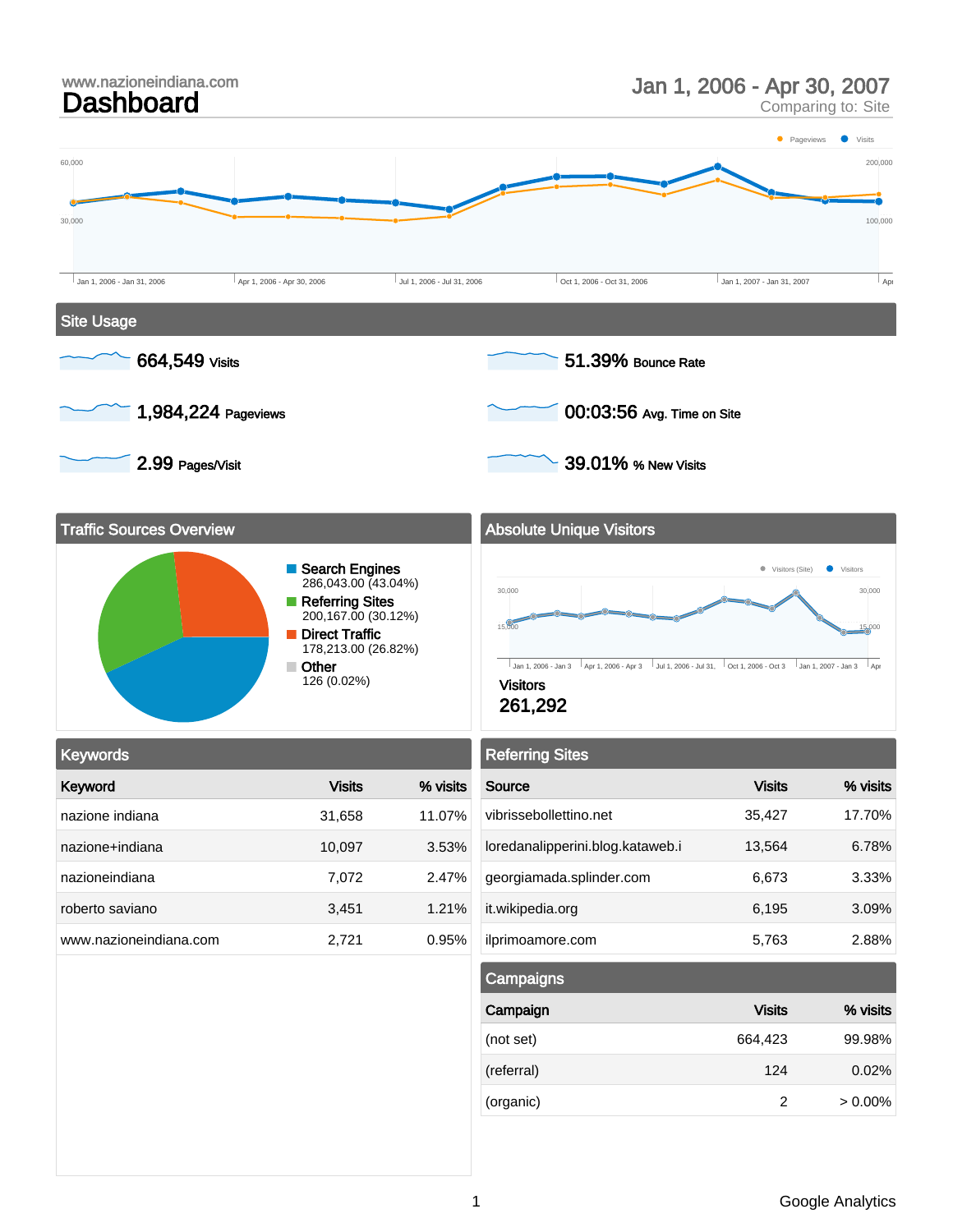| <b>Content Overview</b> |                  |             |
|-------------------------|------------------|-------------|
| Pages                   | <b>Pageviews</b> | % Pageviews |
|                         | 623,785          | 31.44%      |
| /index.php              | 226,020          | 11.39%      |
| $\frac{\text{page}}{2}$ | 19,990           | 1.01%       |
| /bacheca/               | 17,413           | 0.88%       |
| /chi-siamo/             | 16,014           | 0.81%       |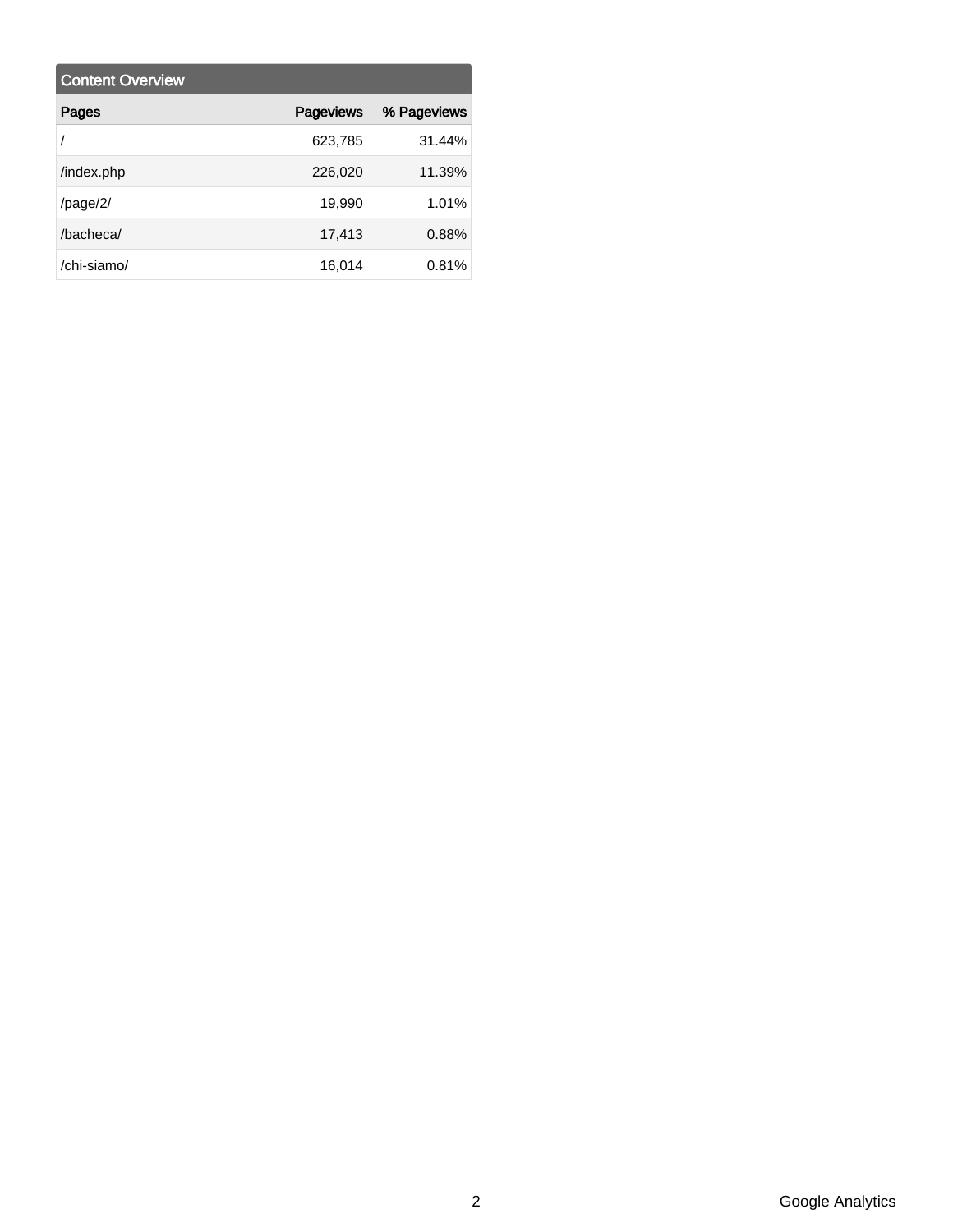

#### All traffic sources sent a total of 664,549 visits



# Top Traffic Sources

| <b>Sources</b>                    | <b>Visits</b> | % visits | <b>Keywords</b>        | <b>Visits</b> | % visits |
|-----------------------------------|---------------|----------|------------------------|---------------|----------|
| google (organic)                  | 268,789       | 40.45%   | nazione indiana        | 31.658        | 11.07%   |
| (direct) ((none))                 | 178.213       | 26.82%   | nazione+indiana        | 10.097        | 3.53%    |
| vibrissebollettino.net (referral) | 35,427        | 5.33%    | nazioneindiana         | 7.072         | 2.47%    |
| loredanalipperini.blog.kataweb.i  | 13.564        | 2.04%    | roberto saviano        | 3.451         | 1.21%    |
| yahoo (organic)                   | 6,764         | 1.02%    | www.nazioneindiana.com | 2.721         | 0.95%    |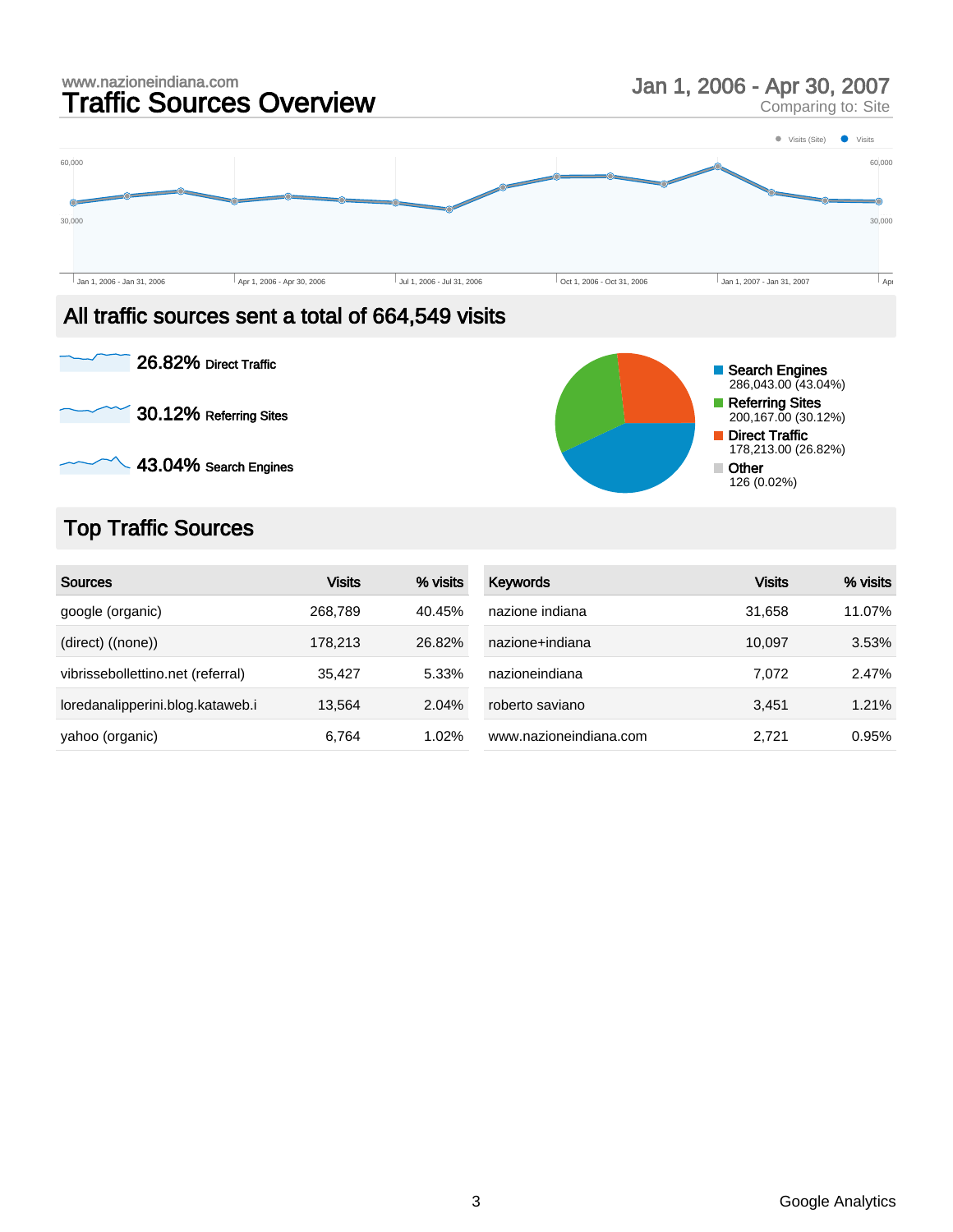#### www.nazioneindiana.com www.nazioneindiana.com<br> **Absolute Unique Visitors** Man 1, 2006 - Apr 30, 2007



Comparing to: Site



#### 261,292 Absolute Unique Visitors

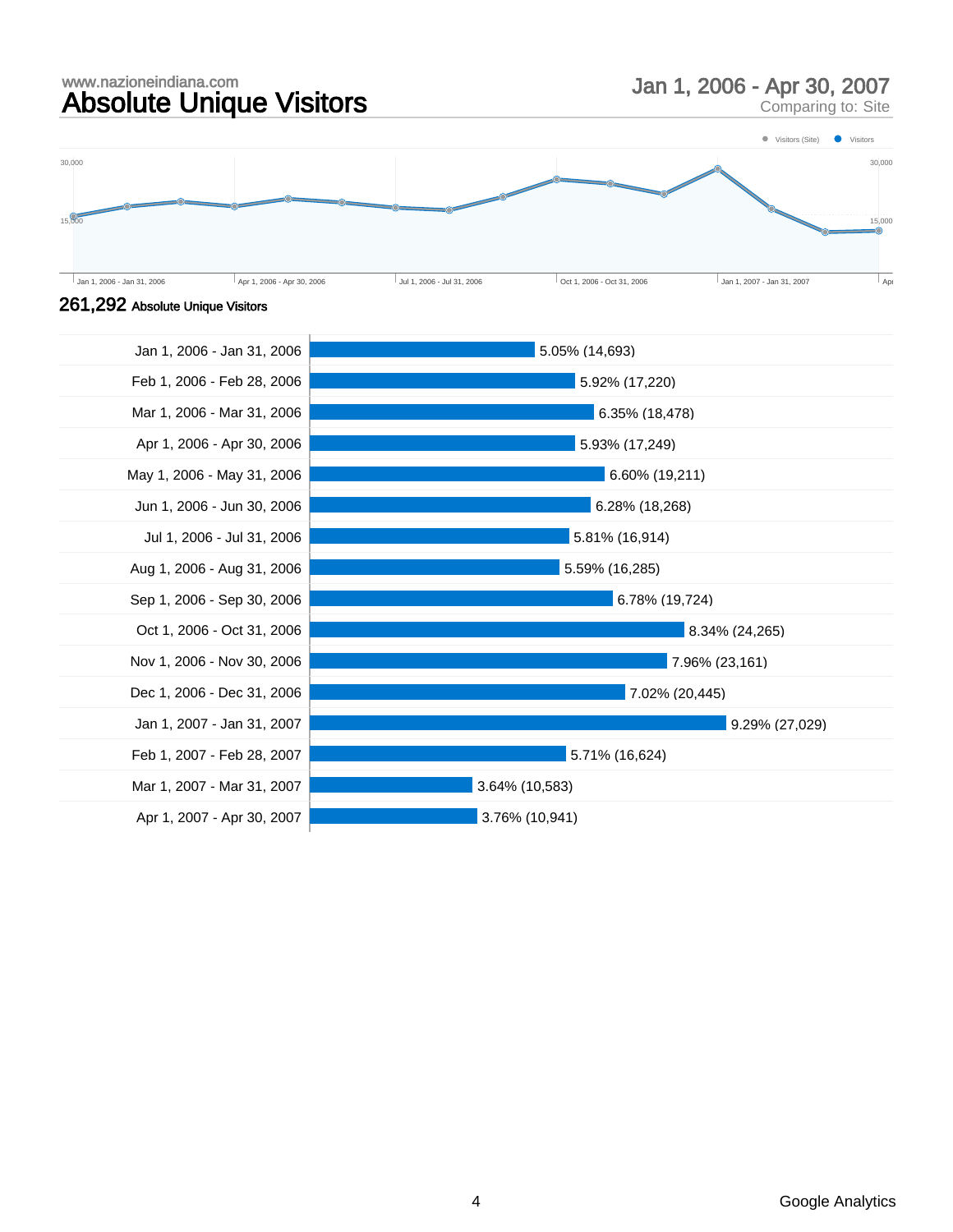# www.nazioneindiana.com<br>
Referring Sites Man 1, 2006 - Apr 30, 2007<br>
Comparing to: Site

Comparing to: Site



# Referring sites sent 200,167 visits via 2,231 sources

| <b>Visits</b><br>200,167<br>% of Site Total:<br>30.12% | Pages/Visit<br>3.02<br>Site Avg:<br>2.99(1.27%) | Avg. Time on Site<br>% New Visits<br>00:04:23<br>22.78%<br>Site Avg:<br>Site Avg:<br>00:03:56 (11.56%)<br>39.01% (-41.61%) |             | Site Avg:                   | <b>Bounce Rate</b><br>45.12%<br>51.39% (-12.21%) |                    |
|--------------------------------------------------------|-------------------------------------------------|----------------------------------------------------------------------------------------------------------------------------|-------------|-----------------------------|--------------------------------------------------|--------------------|
| Source                                                 |                                                 | <b>Visits</b>                                                                                                              | Pages/Visit | Avg. Time on<br><b>Site</b> | % New Visits                                     | <b>Bounce Rate</b> |
| vibrissebollettino.net                                 |                                                 | 35,427                                                                                                                     | 2.92        | 00:04:17                    | 9.12%                                            | 41.30%             |
| loredanalipperini.blog.kataweb.it                      |                                                 | 13,564                                                                                                                     | 2.75        | 00:03:52                    | 9.02%                                            | 44.49%             |
| georgiamada.splinder.com                               |                                                 | 6,673                                                                                                                      | 5.16        | 00:10:07                    | 5.93%                                            | 22.85%             |
| it.wikipedia.org                                       |                                                 | 6,195                                                                                                                      | 3.21        | 00:04:51                    | 67.73%                                           | 50.83%             |
| ilprimoamore.com                                       |                                                 | 5,763                                                                                                                      | 3.06        | 00:04:39                    | 9.09%                                            | 41.00%             |
| danieleluttazzi.it                                     |                                                 | 4,661                                                                                                                      | 2.07        | 00:01:48                    | 79.64%                                           | 64.26%             |
| liberinversi.splinder.com                              |                                                 | 4,180                                                                                                                      | 6.86        | 00:10:53                    | 4.76%                                            | 16.87%             |
| giugenna.com                                           |                                                 | 4,056                                                                                                                      | 2.37        | 00:02:19                    | 12.18%                                           | 54.64%             |
| mozblogbar.buzzler.com                                 |                                                 | 3,695                                                                                                                      | 1.96        | 00:02:01                    | 8.96%                                            | 51.56%             |
| alderano.splinder.com                                  |                                                 | 3,075                                                                                                                      | 3.62        | 00:09:38                    | 11.87%                                           | 39.61%             |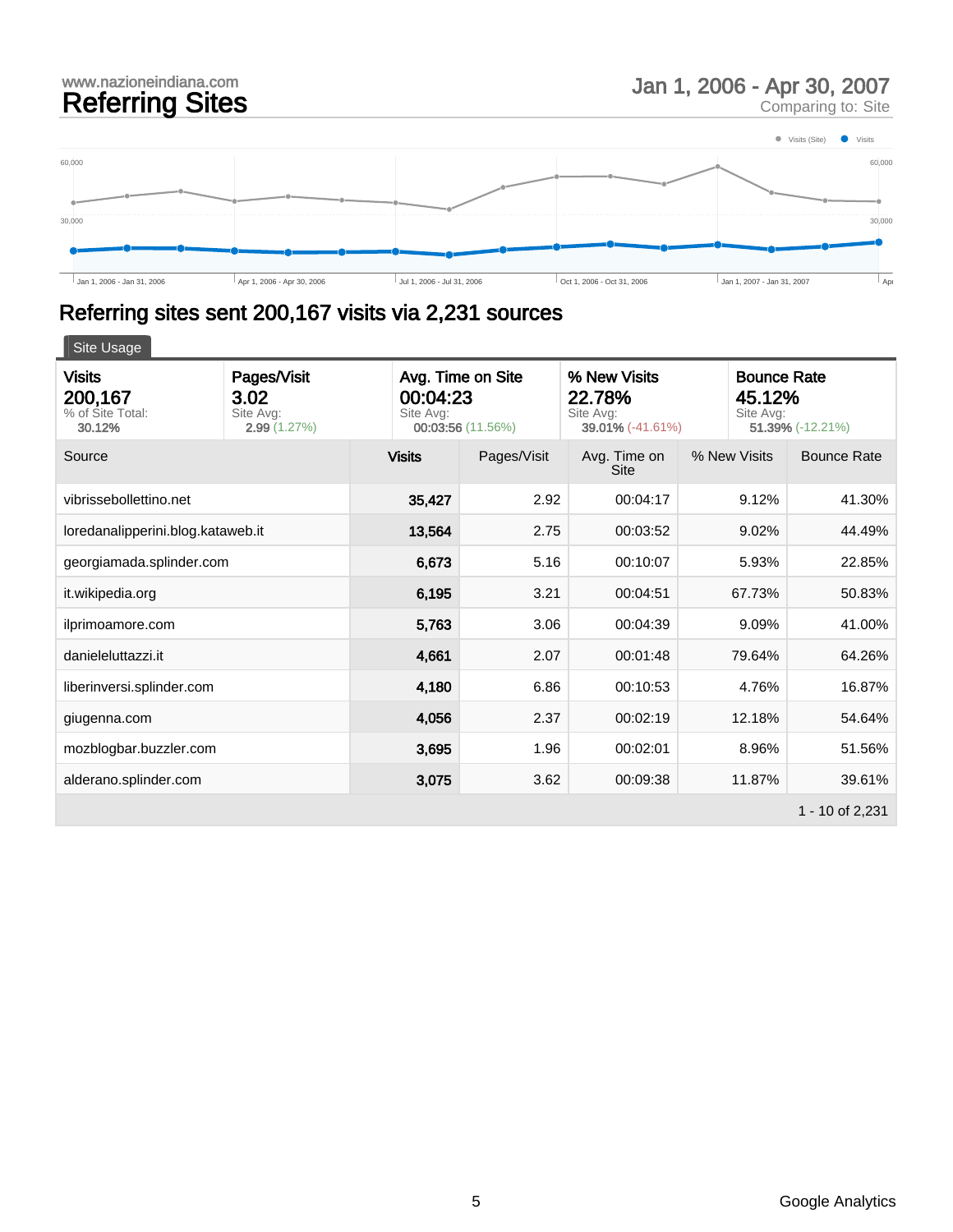Comparing to: Site



# Search sent 286,043 total visits via 113,692 keywords

| <b>Visits</b><br>286,043<br>% of Site Total:<br>43.04% | Pages/Visit<br>2.66<br>Site Avg:<br>$2.99(-10.78%)$ | Avg. Time on Site<br>% New Visits<br>00:03:11<br>53.28%<br>Site Avg:<br>Site Avg:<br>00:03:56 (-18.93%)<br>39.01% (36.57%) |             | <b>Bounce Rate</b><br>61.68%<br>Site Avg:<br>51.39% (20.02%) |              |                    |
|--------------------------------------------------------|-----------------------------------------------------|----------------------------------------------------------------------------------------------------------------------------|-------------|--------------------------------------------------------------|--------------|--------------------|
| Keyword                                                |                                                     | <b>Visits</b>                                                                                                              | Pages/Visit | Avg. Time on<br><b>Site</b>                                  | % New Visits | <b>Bounce Rate</b> |
| nazione indiana                                        |                                                     | 31,658                                                                                                                     | 4.24        | 00:06:28                                                     | 19.39%       | 28.13%             |
| nazione+indiana                                        |                                                     | 10,097                                                                                                                     | 3.76        | 00:05:43                                                     | 12.98%       | 32.71%             |
| nazioneindiana                                         |                                                     | 7,072                                                                                                                      | 5.39        | 00:05:02                                                     | 14.01%       | 22.27%             |
| roberto saviano                                        |                                                     | 3,451                                                                                                                      | 2.99        | 00:03:53                                                     | 59.90%       | 54.04%             |
| www.nazioneindiana.com                                 |                                                     | 2,721                                                                                                                      | 5.78        | 00:10:29                                                     | 7.39%        | 20.29%             |
| carla bariffi                                          |                                                     | 1,432                                                                                                                      | 5.11        | 00:01:54                                                     | 0.00%        | 26.47%             |
| tiziano scarpa                                         |                                                     | 1,052                                                                                                                      | 3.86        | 00:06:18                                                     | 9.60%        | 23.48%             |
| carla benedetti                                        |                                                     | 1,013                                                                                                                      | 4.42        | 00:02:28                                                     | 6.52%        | 21.82%             |
| quarto oggiaro                                         |                                                     | 787                                                                                                                        | 1.38        | 00:00:55                                                     | 89.45%       | 87.04%             |
| gomorra saviano                                        |                                                     | 762                                                                                                                        | 2.89        | 00:05:36                                                     | 45.67%       | 53.94%             |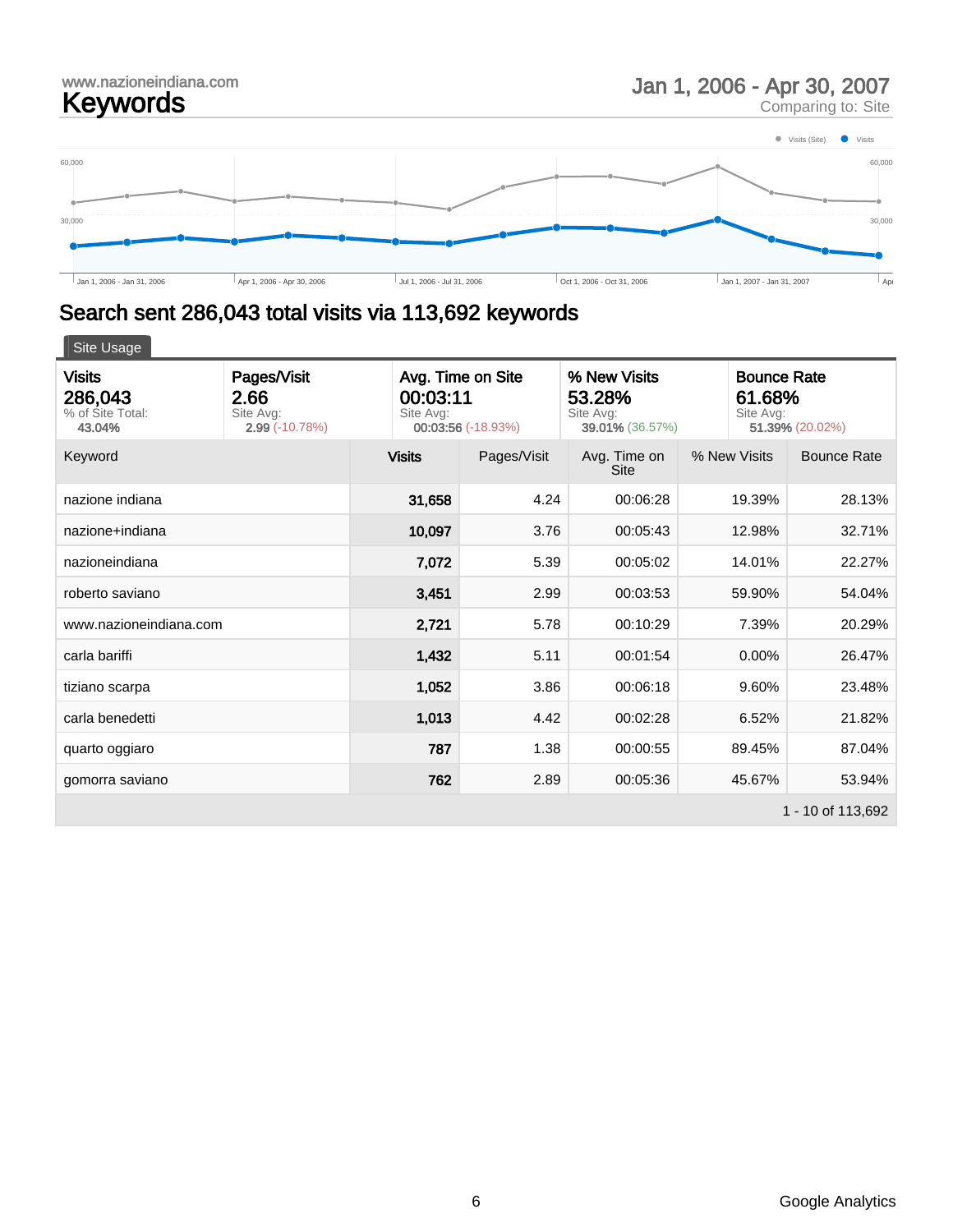# www.nazioneindiana.com<br> **Content Overview Service Standard Content Overview Service Standard Content Overview**





#### Pages on this site were viewed a total of 1,984,224 times



1,292,608 Unique Views

51.39% Bounce Rate

### Top Content

| Pages       | Pageviews | % Pageviews |
|-------------|-----------|-------------|
|             | 623,785   | 31.44%      |
| /index.php  | 226,020   | 11.39%      |
| /page/2/    | 19,990    | 1.01%       |
| /bacheca/   | 17,413    | 0.88%       |
| /chi-siamo/ | 16,014    | 0.81%       |